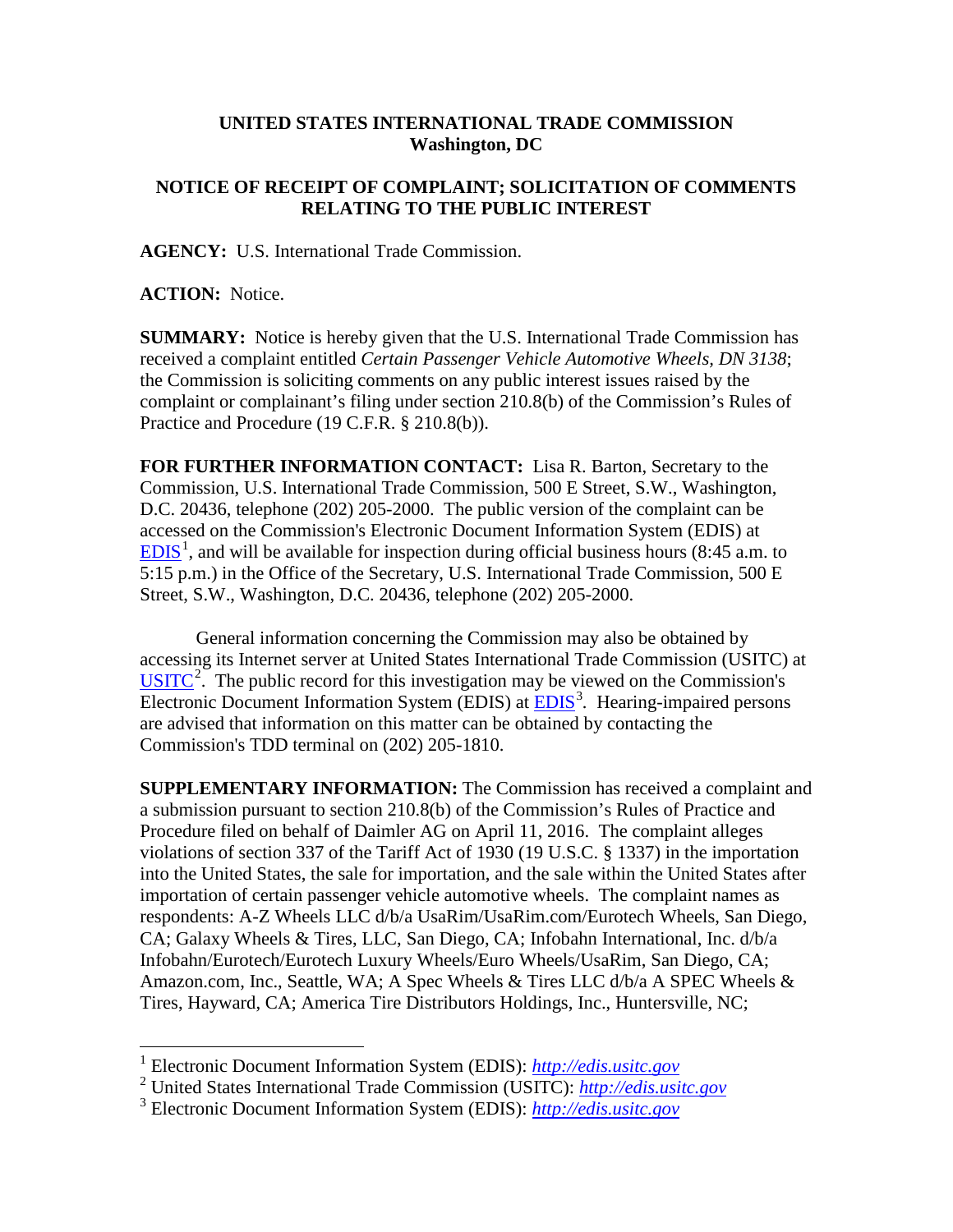America Tire Distributors, Inc., Huntersville, NC; Onyx Enterprises Int'l, Corp. d/b/a CARiD.COM, Cranbury, NJ; O.E. Wheel Distributors, LLC, Sarasota, FL; Powerwheels Pro, LLC, Waterford, MI; and Trade Union International Inc. d/b/a Topline, Montclair, CA. The complainant requests that the Commission issue a general exclusion order, cease and desist orders, and impose a bond upon respondents' alleged infringing articles during the 60-day Presidential review period pursuant to 19 U.S.C. § 1337(j).

Proposed respondents, other interested parties, and members of the public are invited to file comments, not to exceed five (5) pages in length, inclusive of attachments, on any public interest issues raised by the complaint or section 210.8(b) filing. Comments should address whether issuance of the relief specifically requested by the complainant in this investigation would affect the public health and welfare in the United States, competitive conditions in the United States economy, the production of like or directly competitive articles in the United States, or United States consumers.

In particular, the Commission is interested in comments that:

- (i) explain how the articles potentially subject to the requested remedial orders are used in the United States;
- (ii) identify any public health, safety, or welfare concerns in the United States relating to the requested remedial orders;
- (iii) identify like or directly competitive articles that complainant, its licensees, or third parties make in the United States which could replace the subject articles if they were to be excluded;
- (iv) indicate whether complainant, complainant's licensees, and/or third party suppliers have the capacity to replace the volume of articles potentially subject to the requested exclusion order and/or a cease and desist order within a commercially reasonable time; and
- (v) explain how the requested remedial orders would impact United States consumers.

Written submissions must be filed no later than by close of business, eight calendar days after the date of publication of this notice in the *Federal Register*. There will be further opportunities for comment on the public interest after the issuance of any final initial determination in this investigation.

Persons filing written submissions must file the original document electronically on or before the deadlines stated above and submit 8 true paper copies to the Office of the Secretary by noon the next day pursuant to section 210.4(f) of the Commission's Rules of Practice and Procedure (19 C.F.R. § 210.4(f)). Submissions should refer to the docket number ("Docket No. 3138") in a prominent place on the cover page and/or the first